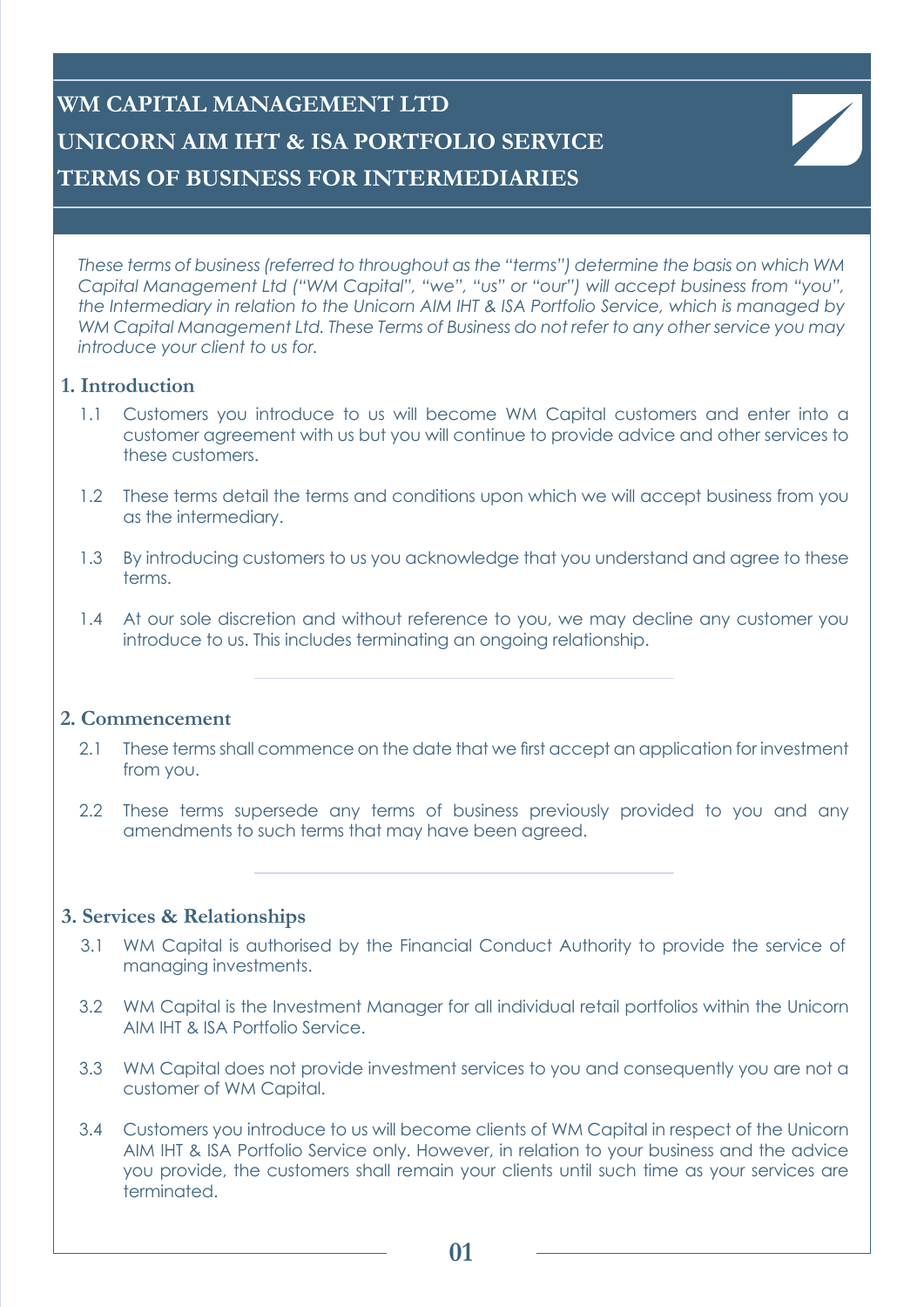- 3.5 Unicorn Asset Management, which is authorised and regulated by the Financial Conduct Authority and is recorded in the Register under reference no 192164, acts as Investment Adviser to WM Capital in respect of the Unicorn AIM IHT & ISA Portfolio Service.
- 3.6 WM Capital will be using the services of James Brearley & Sons Ltd for the execution of trades for the Unicorn AIM IHT & ISA Portfolio Service. James Brearley & Sons Ltd is a member of the London Stock Exchange. A copy of their Best Execution Policy and Conflicts of Interest Policy are available on request.
- 3.7 James Brearley & Sons Limited, which is authorised and regulated by the Financial Conduct Authority and is recorded in the Register under reference no 03705135, provides nominee and custodian services for all portfolios held within the Unicorn AIM IHT & ISA Portfolio Service.
- 3.8 The marketing agent to the service is LightTower Partners. FCA authorised advisers / brokers should contact LightTower Partners. LightTower can be contacted on 020 7071 3940 or investor-relations@lighttowerpartners. co.uk.
- 3.9 Your client will also become a client of James Brearley so that they can provide nominee services to your client. Their responsibilities to your client are laid out within its Investor Terms Document.
- 3.10 You agree that we and our associates may communicate directly with customers in respect of the Unicorn AIM IHT & ISA Portfolio Service.
- 3.11 We agree that we will not provide any financial advice to your client or attempt in any way to encourage them to undertake further business with WM Capital.
- 3.12 You are not authorised to act on behalf of WM Capital or represent yourself to any customer as our agent.
- 3.13 When we or any of our associates communicate with you in your own capacity, we will treat you as an investment professional and will categorise you as a per se professional client and we will record this in its records as defined under the financial promotions rules.
- 3.14 In respect of any communications we or any of our associates send to you, which are intended for "investment professionals", you agree that you will not, without our prior written consent, forward, copy, duplicate or reproduce that communication to any retail investor
- 3.15 Nothing in these terms shall create or be construed as creating any partnership, agency, relationship or joint venture between us.

# **4. Obligations**

- 4.1 We will provide our services directly to your customers and, therefore, any such customers will also become our customers.
- 4.2 Since we are providing the services of managing investments directly to our mutual customers, you are arranging for the customer to have a direct contractual relationship with us.
- 4.3 Neither WM Capital nor any of its associates will provide investment or tax advice to you or any of your customers, or advise you or any of your customers on the suitability of investing in to the Unicorn AIM IHT & ISA Portfolio Service.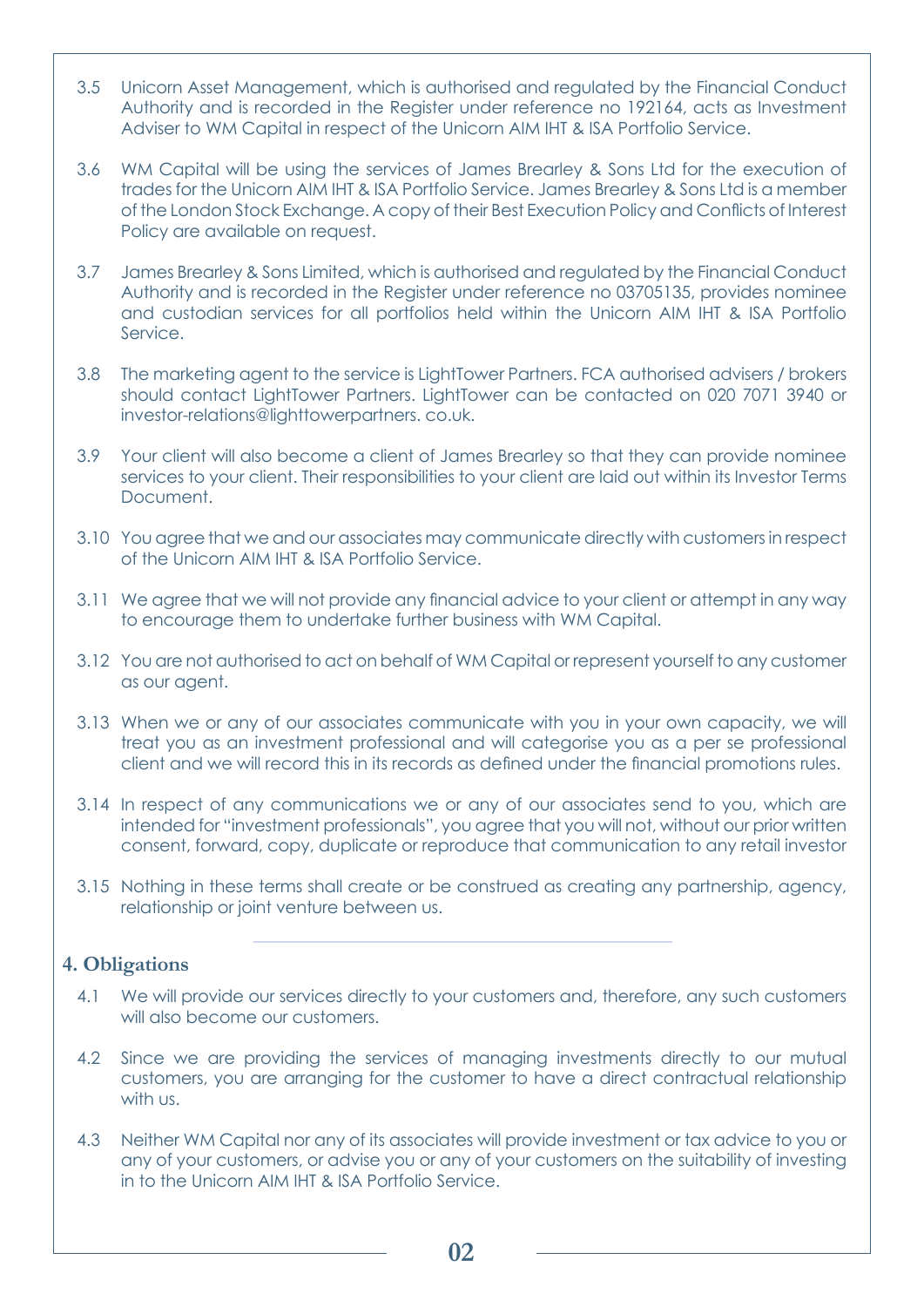- 4.4 Except where otherwise provided by the relevant rules and regulations, our obligations in respect of assessing suitability will be limited to determining whether any decision to trade is suitable for the customer.
- 4.5 You are solely responsible for ensuring that any investments made by your clients into the Unicorn AIM IHT & ISA Portfolio Service are and remain suitable for them.
- 4.6 We have the right to rely upon the suitability checks you undertake for the purposes of ensuring that clients that you advise to invest into the Unicorn AIM IHT & ISA Portfolio Service are suitable. We may ask for more detail on the supporting evidence that you obtain when carrying out our checks as to the suitability of this product for your clients and you hereby agree to provide such evidence whenever that may be.
- 4.7 You warrant that we may reply upon any information you supply to us and that such information is accurate and complete and up to date.

#### **5. Your Authorisation**

- 5.1 You confirm that you are authorised, or exempt from authorisation, for the purposes of the Financial Services and Markets Act 2000 and that you are authorised to enter into and perform your obligations under these terms.
- 5.2 You confirm that you are authorised or exempt under the relevant rules and regulations to promote, distribute, market, provide advice and related services and execution-only services to your customers in relation to various investments.
- 5.3 In your dealings with customers and prospective customers, and in carrying out all activities covered by these terms, you shall act in accordance with all relevant rules and regulations, laws and regulations.
- 5.4 If you cease to be authorised or exempt under the Act, you must inform us immediately.

## **6. Documentation**

- 6.1 It is solely your responsibility to ensure you have the most up to date versions of all documentation produced by us in respect of the Unicorn AIM IHT & ISA Portfolio Service.
- 6.2 You agree to forward to a customer, without any amendment or delay, any document provided by us for the customer's information or completion and to promptly return to us all completed documents.

# **7. Anti-Money Laundering**

- 7.1 You are responsible for ensuring compliance with all relevant requirements of the relevant rules and regulations in respect of the prevention of money laundering, in relation to those activities concerned with the distribution of the Unicorn AIM IHT & ISA Portfolio Service to your customers.
- 7.2 You agree that we shall be entitled to rely upon any documents we request sight of for the purpose of monitoring your compliance with clause 7.1.
- 7.3 We are responsible for ensuring compliance with all relevant requirements of the relevant rules and regulations in respect of the prevention of money laundering, in relation to those activities concerned with the Investment Management of the Unicorn AIM IHT & ISA Portfolio Service to your customers.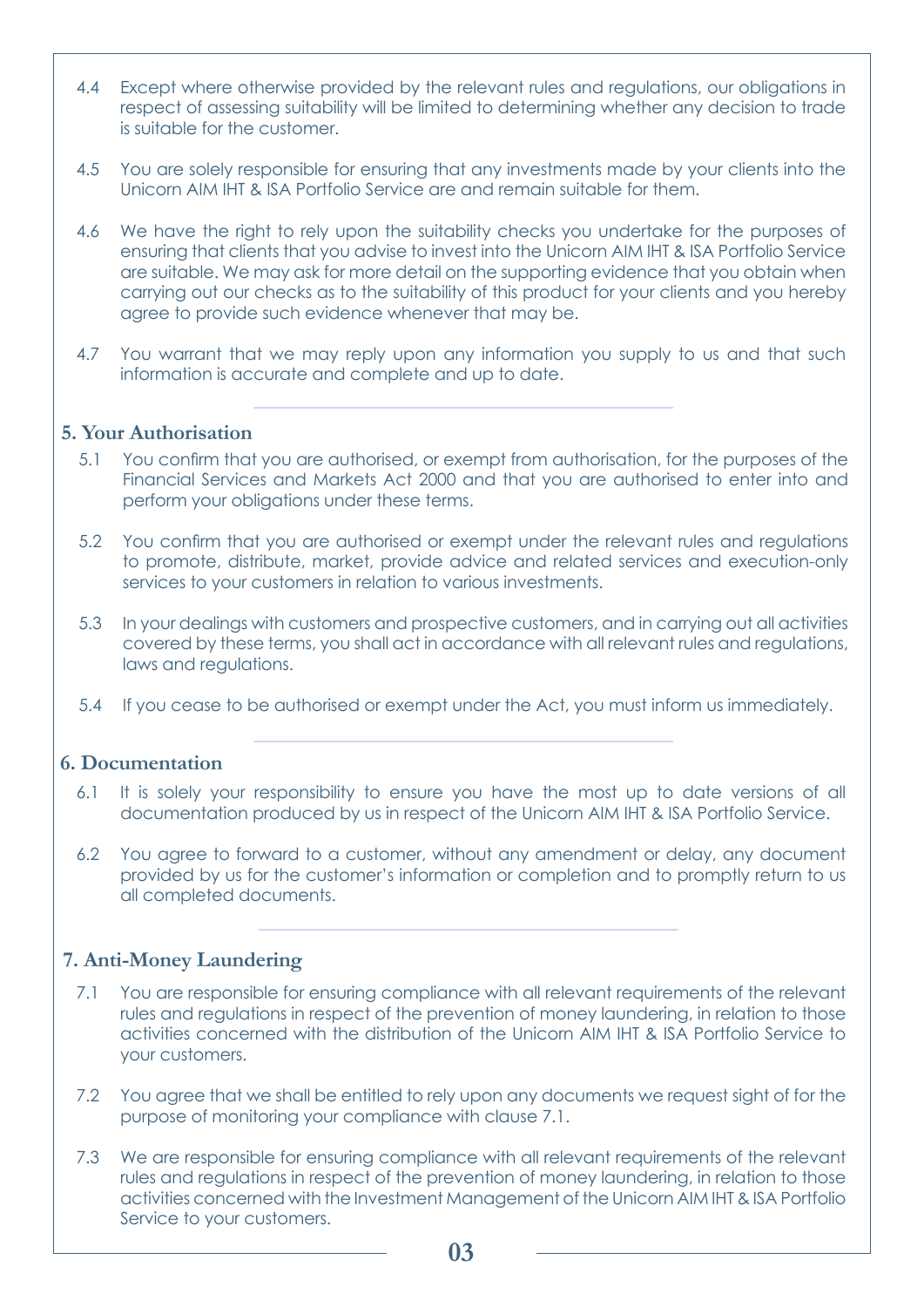# **8. Anti-Bribery, Anti-Money Laundering & Corruption**

- 8.1 You are solely responsible for ensuring compliance with all relevant requirements of the relevant rules and regulations in respect of financial crime, in relation to activities concerned with the distribution of the Unicorn AIM IHT & ISA Portfolio Service to your customers.
- 8.2 You agree that we shall be entitled to rely upon any documents we request sight of for the purpose of monitoring your compliance with clause 8.1.
- 8.3 We are responsible for ensuring compliance with all relevant requirements of the relevant rules and regulations in respect of financial crime, in relation to those activities concerned with the Investment Management of the Unicorn AIM IHT & ISA Portfolio Service to your customers.
- 8.4 WM warrants that it has procedures and policies in place for the prevention of bribery in accordance with the Bribery Act 2010 and that we have a zero tolerance to acts of bribery.

## **9. Data Protection**

- 9.1 Both parties warrant they will comply with the requirements of the General Data Protection Regulation (GDPR) as appropriate. A copy of our privacy policy is available at www. lighttowerpartners.co.uk/products/unicorn-aim-iht-portfolio-service/
- 9.2 Both parties warrant they will hold and maintain all registrations and notifications as are required for the performance of its obligations under these terms.
- 9.3 You agree that we shall be entitled to rely upon any documents we request sight of for the purpose of monitoring your compliance with clauses 9.1 & 9.2.
- 9.4 We may transfer data to associated parties involved in the provision of the Unicorn AIM IHT & ISA Portfolio Service, in particular James Brearley & Sons Limited the nominee and custodian of the Unicorn AIM IHT & ISA Portfolio Service and LightTower Partners.

# **10. Indemnity Against Loss**

- 10.1 You agree to indemnify and keep us indemnified against any losses which we may suffer or incur as a consequence of:
	- •Any failure by you to comply with the relevant rules and regulations.

•Failure by you to perform and maintain suitability assessments in respect of each customer in accordance with COBS.

•The provision of inaccurate or incomplete information by you or failure to update information you have previously supplied to WM Capital.

•Any inaccurate or misleading statement made to a customer concerning WM Capital.

•Failure to make or late payments made to WM Capital by you or a customer, unless such losses are directly caused by the negligence, fraud or wilful default of WM Capital.

•Any breach of these terms, negligence, fraud or wilful default by you.

#### **11. Intermediary Remuneration**

- 11.1 At all times, the payment of commission, fees or any other form of remuneration or payment shall be governed by these terms and relevant rules and regulations.
- 11.2 At our discretion, we may cease to facilitate the payment of fees or any other form of remuneration or payments to you if:

•Your permissions are suspended, cancelled, revoked or amended in such a way that you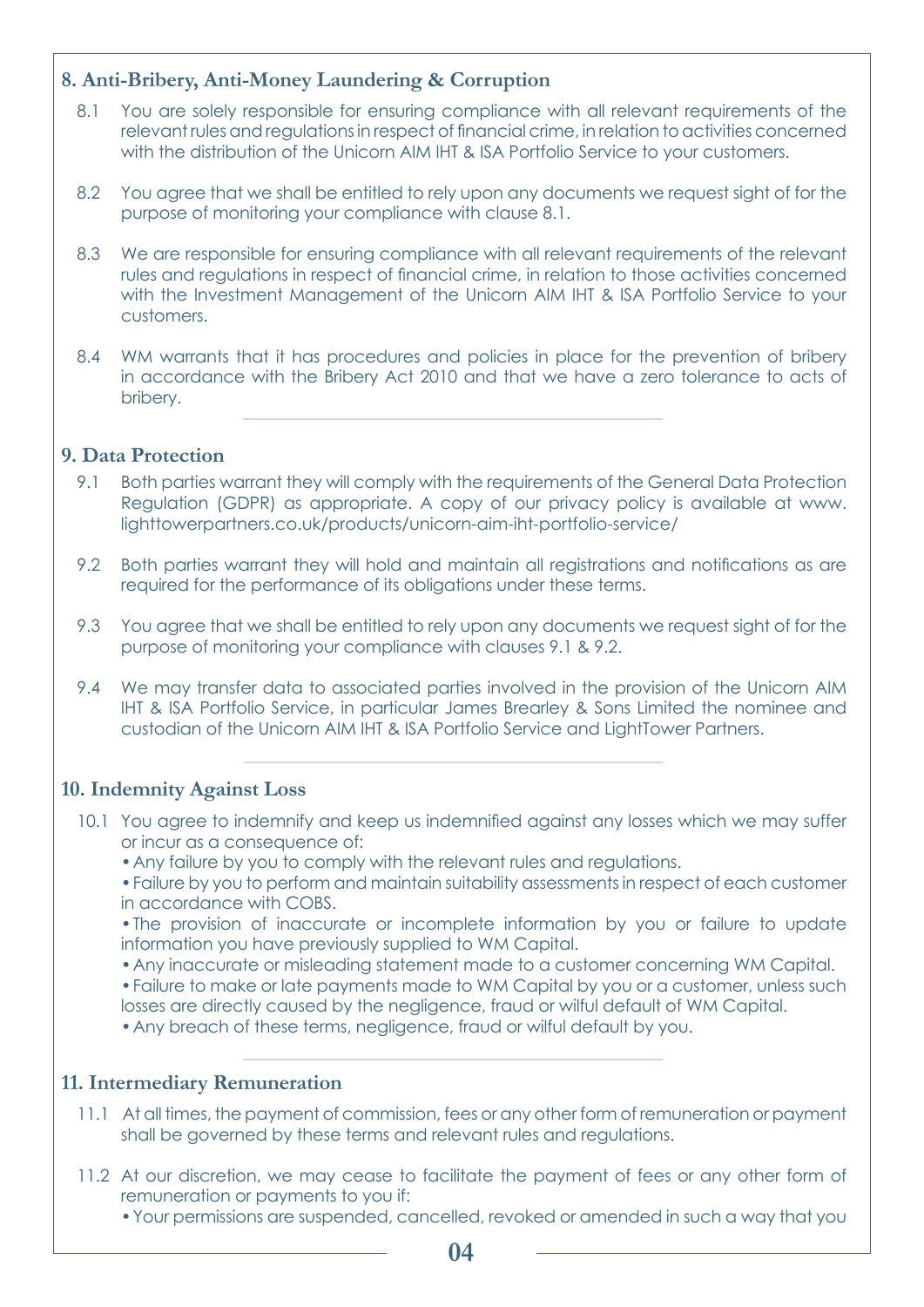are unable to fulfil your obligations under these terms.

•You are subject to an investigation or enforcement action by the FCA, or any other relevant regulatory body, in relation to a matter concerning these terms.

•A customer withdraws their consent to such payments.

•The receipt of such payments by you would breach the relevant rules and regulations.

•If you go into liquidation, or receivership, or are subject to an administration order, enter into any arrangement with creditors, are unable to pay your debts, have your goods seized in execution, or are bankrupt.

•You commit a breach of these terms or relevant rules and regulations.

•These terms are terminated.

#### **12. Intermediary Commission**

- 12.1 We shall only pay you commission in respect of customers you introduce to us:
	- •When you have not made any personal recommendations in respect of the Unicorn AIM IHT & ISA Portfolio Service; or
		- •Where the customer is not a retail client; or
		- •Where the customer is not a UK resident; or

•Any other situation agreed between us, provided the payment of such commission is permitted by the relevant rules and regulations.

#### 12.2 We may cease paying you commission in the following circumstances:

- •The customer ceases to hold the Unicorn AIM IHT & ISA Portfolio Service;
- •We are no longer permitted under the relevant rules and regulations.
- 12.3 We reserve the right to withhold or reclaim commission from you in the following circumstances:
	- •If we have overpaid you or if you have received payment in error.
	- •If a customer exercises any right of cancellation under the relevant rules and regulations.
	- In order to satisfy any outstanding amounts you owe us under these terms.
	- •To offset any settlement due.
- 12.4 In accordance with the relevant rules and regulations, you should disclose to the customer the amount of commission other income or non-monetary benefits you may receive, prior to an investment in any the Unicorn AIM IHT & ISA Portfolio Service.

#### **13. Intermediary Fees**

- 13.1 If a customer purchases the Unicorn AIM IHT & ISA Portfolio Service following a recommendation by you, WM Capital may facilitate the payment of a fee to you on their behalf from cash held within the client's portfolio subject to the client confirming their agreement in writing.
- 13.2 You warrant that you shall:

•Disclose all information required by the relevant rules and regulations to the customer as regards your adviser charges and our product charges.

•Gain the informed consent of the customer in respect of your adviser charges.

•Inform us immediately if the customer wishes to withdraw your services, cease to pay your adviser charges, or otherwise withdraw from the Unicorn AIM IHT & ISA Portfolio Service.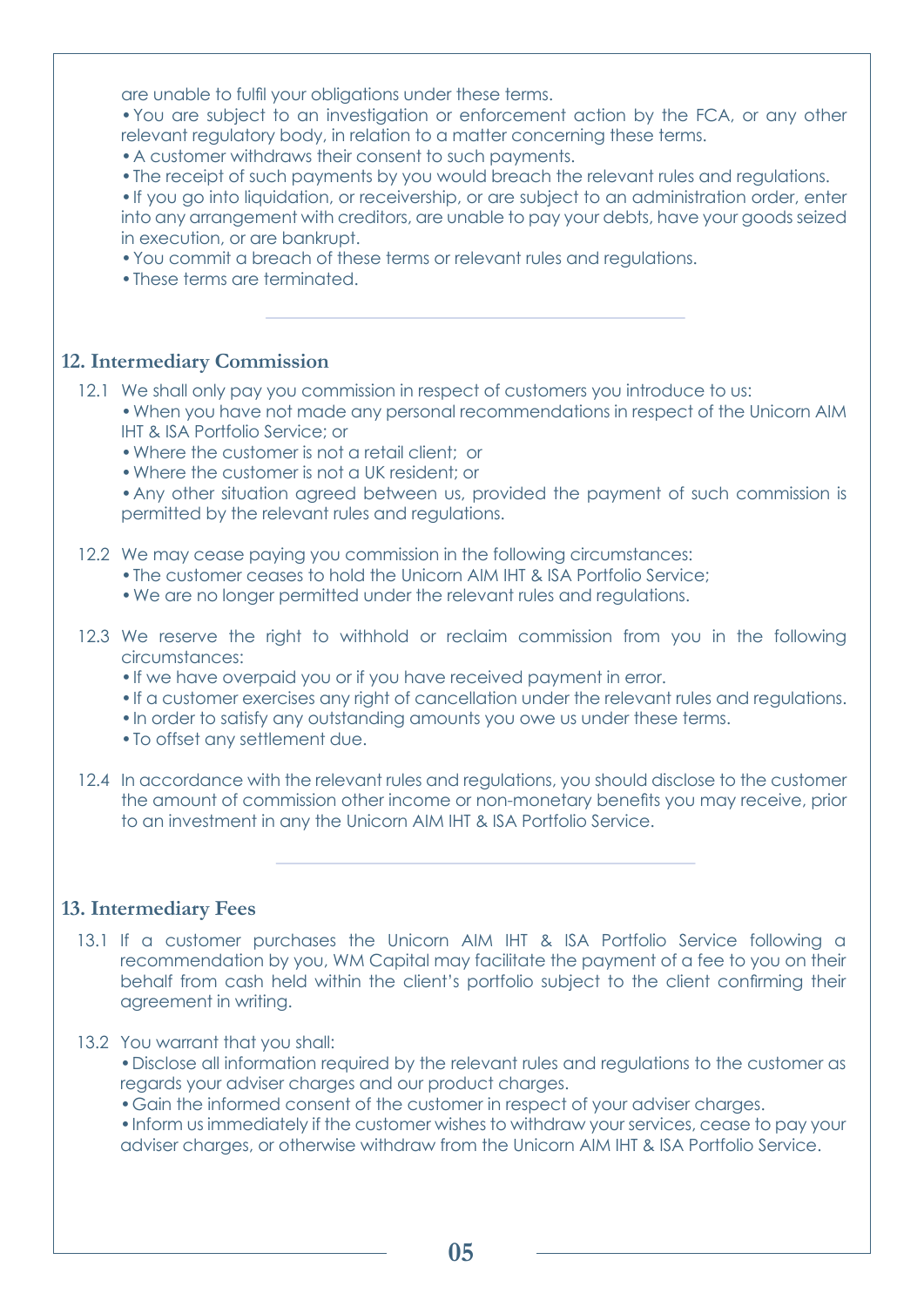13.3 In accordance with the relevant rules and regulations, you should disclose to the customer the amount of commission other income or non-monetary benefits you may receive, prior to an investment in the Unicorn AIM IHT & ISA Portfolio Service.

### **14. Payment of Commission & Fees**

- 14.1 All fees will be accrued monthly.
- 14.2 We will cease facilitating the payment of adviser commission or fees, if the balance of the cash account of any investor's Unicorn AIM IHT & ISA Portfolio Service becomes nil.
- 14.3 We may accrue any adviser commission or fees and facilitate the payment of them to you if the cash account is replenished or when the customer liquidates the product.
- 14.4 If there is insufficient money in the investor's cash account to pay both the product charges and the adviser charges, product charges shall take precedence.
- 14.5 WM Capital will facilitate the payment of any initial commission or fees upon receipt of the completed application and funds and pay any monthly accrued commission or fees on a quarterly basis, in April, July, October and January or more frequently upon its discretion
- 14.6 We will not be liable to you in respect of any adviser charges owed to you by any of your customers.

#### **15. General**

- 15.1 These terms and any disputes arising out of or in connection with them are governed by and construed in accordance with English Law, and the parties submit to the exclusive jurisdiction of the English Courts.
- 15.2 If any part of these terms is found to be illegal, invalid or unenforceable, such invalidity or unenforceability shall not affect the other provisions of these terms, which shall remain in full force and effect.
- 15.3 You may not delegate or transfer any of your rights or obligations under these terms without our prior written consent.
- 15.4 WM Capital may assign these terms giving 30 days' notice.
- 15.5 The failure of WM Capital to exercise, or delay in exercising, a right or remedy provided by these terms or by law does not constitute a waiver of the right or remedy of other rights or remedies.

#### **16. Complaints**

- 16.1 We assume responsibility for resolving any customer complaints which relate to the Unicorn AIM IHT & ISA Portfolio Service, including our promotional material and any administration or servicing activity for which we are responsible under these terms
- 16.2 You are responsible for resolving any customer complaints which relate to any services which you provide to customers, which includes all advice given to the client about the suitability of the Unicorn AIM IHT & ISA Portfolio Service to their circumstances, under these terms.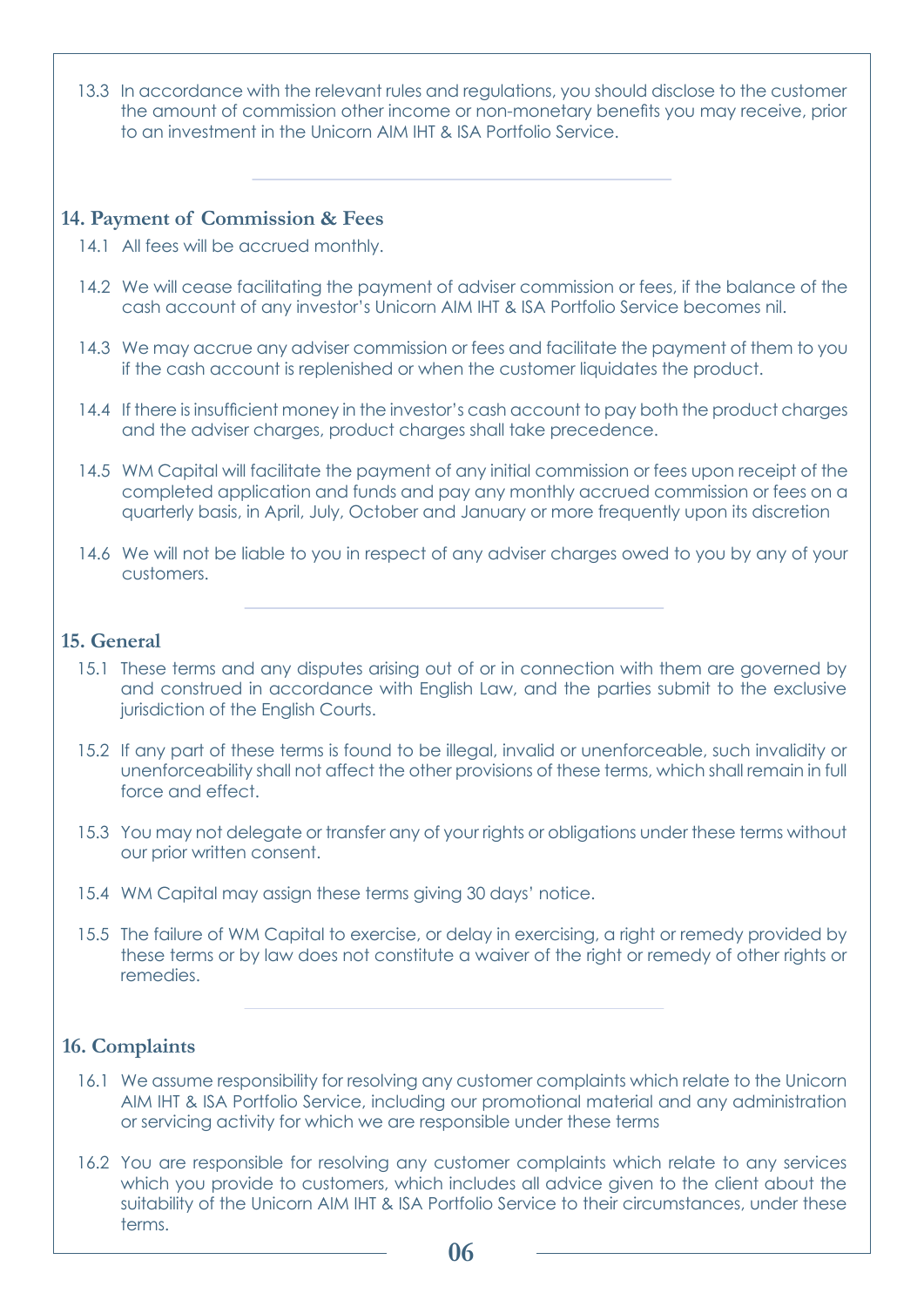- 16.3 You shall notify us immediately if a customer makes a complaint in respect of the Unicorn AIM IHT & ISA Portfolio Service and shall provide the complainant with details of the person to whom the complainant should address the complaint, and you shall inform the complainant of any relevant rights of redress including the right to refer the matter to the Financial Ombudsman Service.
- 16.4 Any complaints arising under 16.1 should be either notified by email to simon@ wmcapitalmanagement.com in writing or to the Compliance Officer at 8 Thorpe Road, Norwich, N21 1RY.

## **17. Amendments**

17.1 We reserve the right to amend these terms in writing to you with 30 days' prior notice, except where these terms are required to be amended to comply with any change to the relevant rules and regulations, in which case such amendment shall take effect as soon as is practicable on written notice to you.

## **18. Termination**

- 18.1 These terms may be terminated by either party by giving 30 days prior written notice to the other party
- 18.2 We reserve the right to terminate these terms with immediate effect by notice in writing to you if you:
	- •cease to be authorised or exempt from authorisation in respect of the business.

•go into liquidation or receivership or are subject to an administration order, enter into any agreement with creditors, are unable to pay your debts, have your goods seized in execution or (if an individual) are bankrupt.

•are subject to any regulatory investigation or have any enforcement action taken against you by any regulatory body or any other event occurs which in the opinion of WM Capital is likely to bring its reputation into disrepute or be detrimental to its business interests.

18.3 Termination shall not affect any existing obligation incurred by either party.

# **19. WM Capital Management's Data Protection & Privacy Policy**

- 19.1 WM Capital Management Limited may collect, use and store personal information about you and about your relationship with us and our associates. When we do so we are required to comply with General Data Protection Regulation (GDPR) and we assume the role of Data Controller, meaning that we determine the purposes and means of processing your personal data.
- 19.2 WM Capital Management Limited may share your personal data with James Brearley, Clause 44 of their Investor Terms document outlines how they will handle such information, their Privacy Policy providing more details, which is available at <http://jbrearley.co.uk/ Privacy%20Policy.pdf>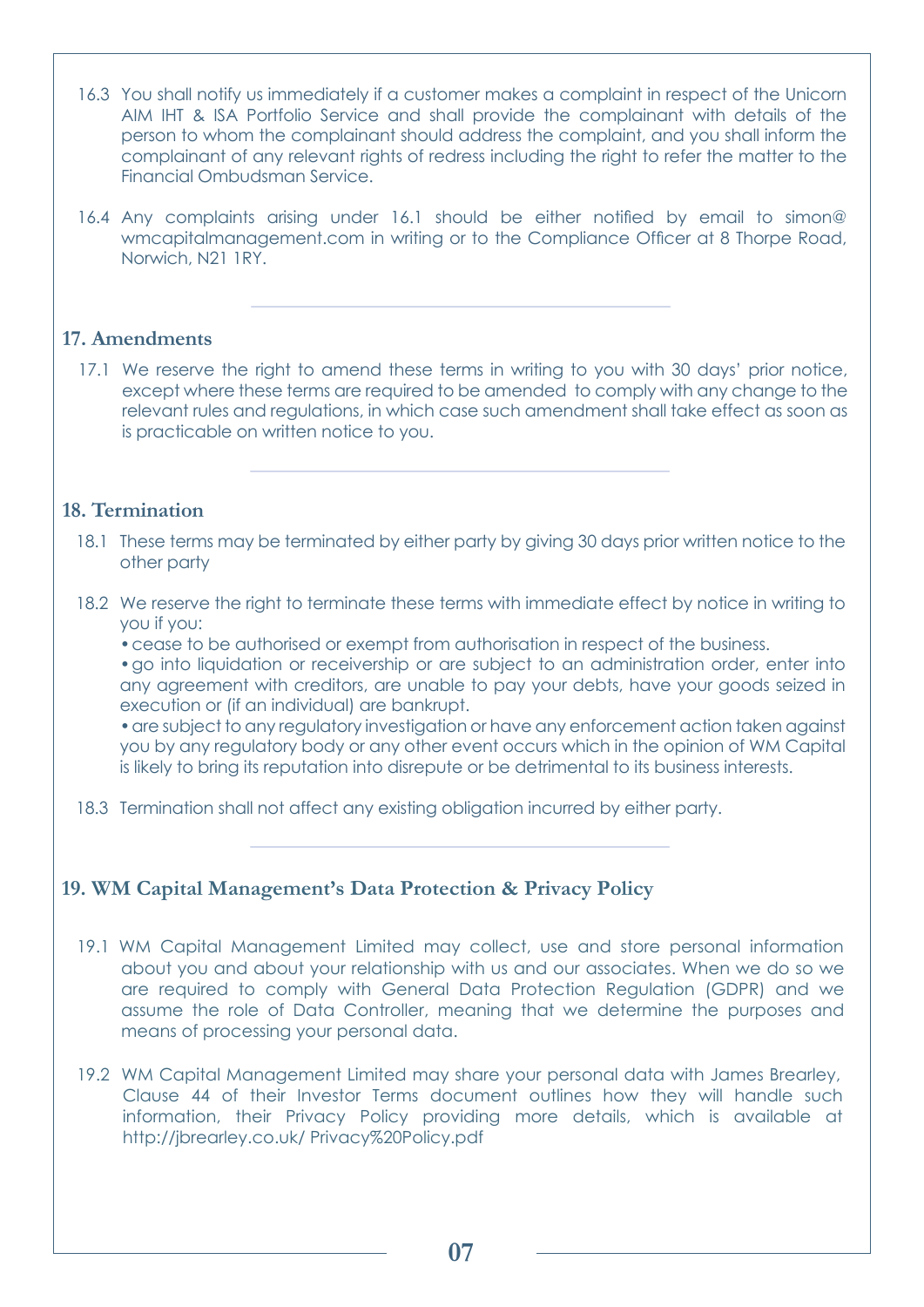- 19.3 In the course of providing services to you, we may collect, use and store the following personal personal data:
	- Your contact information.
	- Identity information.
	- Financial information.
	- Employment details.
	- Information about your lifestyle.
	- Health information.
	- Details of any vulnerability.
	- Details of your dependents and/or beneficiaries under a policy.
	- Information about any existing products and policies.
- 19.4 There are certain types of personal data which are considered more sensitive and, therefore, are subject to additional levels of protection under the GDPR. These are known as "special categories of data" and include data concerning your health, racial or ethnic origin, genetic data and sexual orientation. We must have your explicit consent before we can process this type of data.
- 19.5 We may use the information we collect about you for the following purposes:
	- Processing your application.
	- Verifying your identity.
	- Meeting our obligations under any applicable rules.
	- Providing the services to you under the agreement.
	- Administering your account and for customer service.
	- Product analysis and market research purposes.
	- To maintain records of any services or advice provided to you by us in order to defend legal claims or complaints.
- 19.6 The lawful bases upon which we collect, use and store your personal data are as follows:
	- Performance of a contract; your explicit consent will be required in respect of special category data.
	- Legitimate interests.
- 19.7 We may keep copies of any correspondence you send to us and copies of any documents you provide to us, including those which are used to verify your identity, such as your passport.
- 19.8 We only retain your personal data for so long as it is necessary to fulfil the purpose for which it was collected. We regularly review our retention policy in order to ensure that we do not keep personal data for any longer than necessary or we are legally required to.
- 19.9 We may share your information with our associates if they provide products or services to you, and in such instances will have a Data Transfer Agreement in place. We may also share your personal data with credit reference agencies and UK and overseas law enforcement agencies or regulatory authorities.